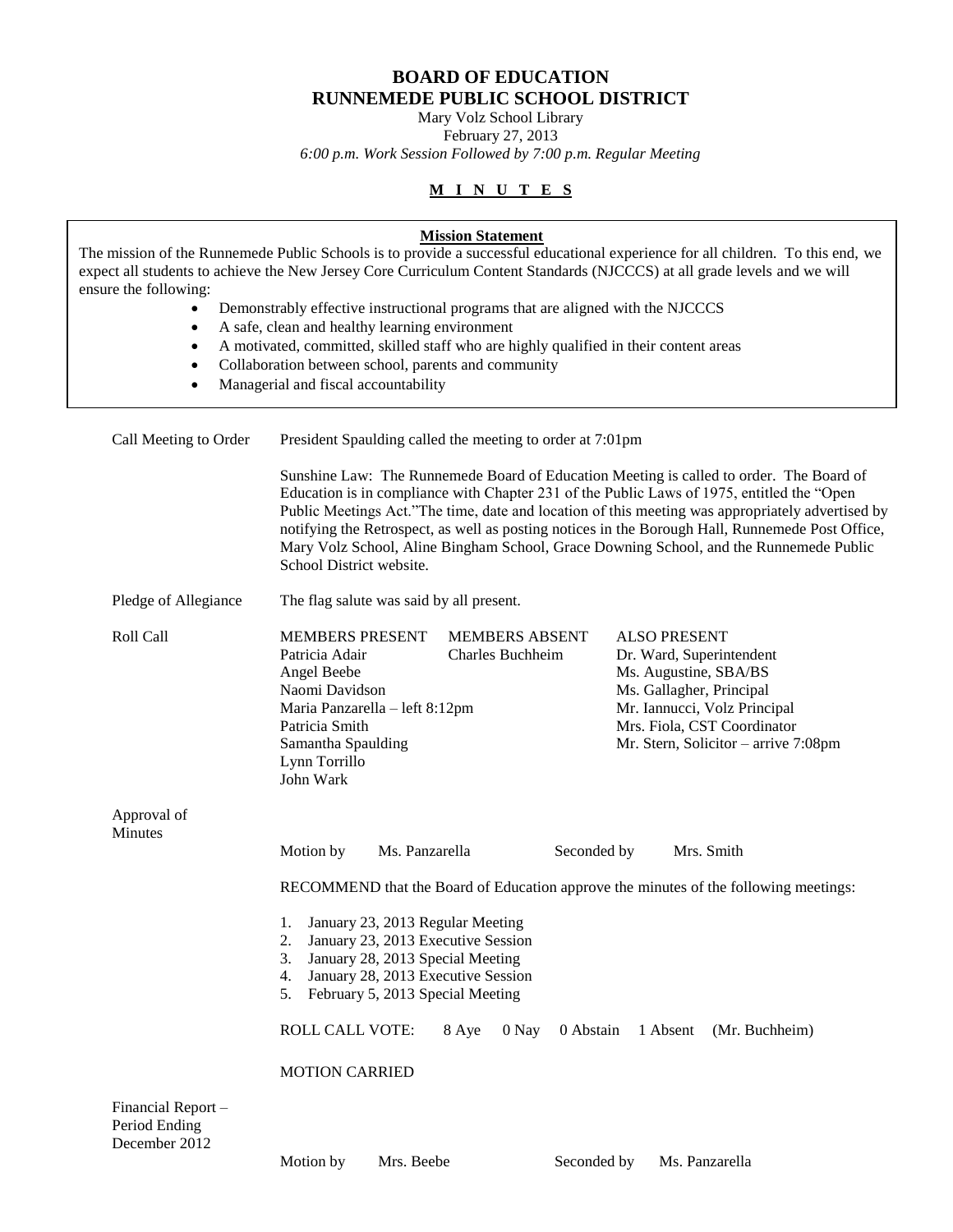RECOMMEND that the Board of Education approve the following resolution:

### **Board Secretary Financial, Revenue and Treasurer's Reports**

|                                                  | A. Board Secretary's Report in accordance with 18A: 17-36 and 18A: 17-9 for the month of<br>December 2012. The Board Secretary certifies that no line item account has between over<br>expended in violation of N.J.A.C. 6A:23A-16.10 (c) 3 and that sufficient funds are available<br>to meet the District's financial obligations for the remainder of the fiscal year.                                                                                                                                                                         |  |  |
|--------------------------------------------------|---------------------------------------------------------------------------------------------------------------------------------------------------------------------------------------------------------------------------------------------------------------------------------------------------------------------------------------------------------------------------------------------------------------------------------------------------------------------------------------------------------------------------------------------------|--|--|
|                                                  | B. Treasurer's Report in accordance with 18A:17-36 and 18A:17-9 for the month of December.<br>The Treasurer's and Secretary's report are in agreement for the month of December 2012.                                                                                                                                                                                                                                                                                                                                                             |  |  |
|                                                  | C. Board Secretary in accordance with N.J.A.C. 6A:23A-16.10 (c) 2 certifies that there are no<br>changes in anticipated revenue amounts or revenue sources.                                                                                                                                                                                                                                                                                                                                                                                       |  |  |
|                                                  | D. Board of Education Certification – pursuant to N.J.A.C. 6A:23A-16.10 (c) 4 We certify that<br>after review of the secretary's monthly financial report (appropriations section) and upon<br>consultation with the appropriate District officials, that to the best of our knowledge no<br>major accounts or funds have been over expended in violation of N.J.A.C. 6A:23A-16.10 (b)<br>and that sufficient funds are available to meet the District's financial obligations for the<br>remainder of the fiscal year.                           |  |  |
|                                                  | February 27, 2013<br>Joanne Augustine, Business Administrator<br>Date                                                                                                                                                                                                                                                                                                                                                                                                                                                                             |  |  |
|                                                  | 0 Abstain<br>ROLL CALL VOTE:<br>8 Aye<br>0 Nay<br>1 Absent<br>(Mr. Buchheim)                                                                                                                                                                                                                                                                                                                                                                                                                                                                      |  |  |
|                                                  | <b>MOTION CARRIED</b>                                                                                                                                                                                                                                                                                                                                                                                                                                                                                                                             |  |  |
| Presentations                                    | A. Recognition to the VFW Patriot's Pen Award Winners:<br>1. Gianna Sparacino - absent<br>John Hallahan - Read essay to Board and audience<br>2.<br>3. Xavier Wilson - absent                                                                                                                                                                                                                                                                                                                                                                     |  |  |
|                                                  | B. Literacy Intervention and RTI Programs- Marie Gallagher, JennaPulcinella, Lori Hynes and<br>Barbara Epstein                                                                                                                                                                                                                                                                                                                                                                                                                                    |  |  |
| Correspondence                                   | None                                                                                                                                                                                                                                                                                                                                                                                                                                                                                                                                              |  |  |
| Recognition of Citizens<br>for agenda items only | The Public is reminded that they should attempt to resolve problems and/or complaints through<br>initial contact with the staff member or members involved therein and the Chief School<br>Administrator prior to petitioning the Board of Education. Complaints should only be brought to<br>the Board after the appropriate school staff has had a reasonable opportunity to resolve the<br>problem at the employee level. Statement should be limited to topics to be addressed on the<br>published agenda and limited in length to 3 minutes. |  |  |
|                                                  | The Board President will recognize those individuals in the audience whom wish to comment on<br>any action items on this Agenda. Please respect the following procedures:                                                                                                                                                                                                                                                                                                                                                                         |  |  |
|                                                  | Be recognized by Board President.<br>1.<br>State your full name and address.<br>2.<br>3.<br>Identify the resolution/item number on which you wish to comment.<br>Wait to be recognized before you make your comment.<br>4.<br>5.<br>Limit your comments to the specific resolution/items.<br>6.<br>Limit your comments to $(3)$ minutes per person.<br>No public comment                                                                                                                                                                          |  |  |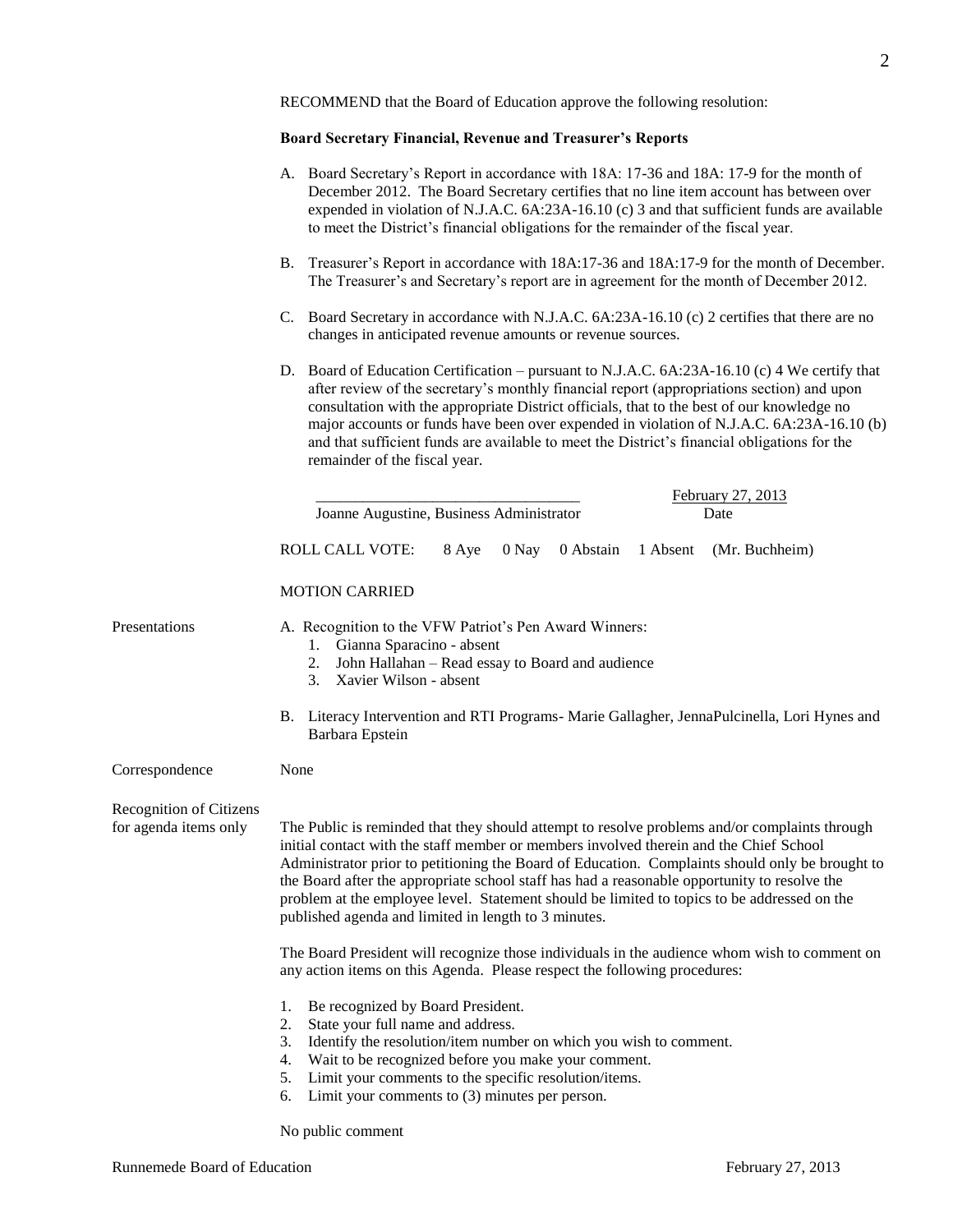| Secretary's Report      | Ms. Augustine reported on the following activities in addition to routine business:<br>A. 2013-14 Budget<br>B. Reimbursement Request IDEA FY13<br>C. NCLB Amendment FY13<br>D. IDEA Amendment FY13<br>E. Medicaid Cost Report for Quarter 2 of FY13<br>F. National Provider Identifier (NPI) application<br>G. SAM registration (System for Award Management)<br>H. PA/Bell System for Volz School<br>I. QSAC review February 11, 2013 |                     |                                                                                          |  |
|-------------------------|----------------------------------------------------------------------------------------------------------------------------------------------------------------------------------------------------------------------------------------------------------------------------------------------------------------------------------------------------------------------------------------------------------------------------------------|---------------------|------------------------------------------------------------------------------------------|--|
| Superintendent's Report | Dr. Ward reported on the following items of interest:                                                                                                                                                                                                                                                                                                                                                                                  |                     |                                                                                          |  |
|                         | A. Attendance/Enrollment Reports                                                                                                                                                                                                                                                                                                                                                                                                       |                     | <b>ATTACHMENT X.1</b>                                                                    |  |
|                         | B. Approve HIB Report from January<br>Motion by<br>Ms. Panzarella                                                                                                                                                                                                                                                                                                                                                                      | Seconded by         | <b>ATTACHMENT X.2</b><br>Mrs. Smith                                                      |  |
|                         | Recommend that the BOE, on the recommendation of the Superintendent, approve to affirm the<br>Superintendent's decisions associated with the harassment, intimidation, and bully (HIB) incident<br>reported for January, 2013.                                                                                                                                                                                                         |                     |                                                                                          |  |
|                         | <b>ROLL CALL VOTE:</b><br>8 Aye                                                                                                                                                                                                                                                                                                                                                                                                        |                     | 0 Nay 1 Absent (Mr. Buchheim)                                                            |  |
|                         | <b>MOTION CARRIED</b>                                                                                                                                                                                                                                                                                                                                                                                                                  |                     |                                                                                          |  |
|                         | C. Table adoption of the 2013-14 calendar<br>Motion by<br>Mr. Wark                                                                                                                                                                                                                                                                                                                                                                     | Seconded by         | <b>ATTACHMENT X.3</b><br>Ms. Panzarella                                                  |  |
|                         | Recommend that the BOE, table the adoption of the 2013-14 calendar as presented.                                                                                                                                                                                                                                                                                                                                                       |                     |                                                                                          |  |
|                         | <b>ROLL CALL VOTE:</b><br>8 Aye                                                                                                                                                                                                                                                                                                                                                                                                        | 0 Nay 1 Absent      | (Mr. Buchheim)                                                                           |  |
|                         | MOTION TO TABLE ITEM C CARRIED                                                                                                                                                                                                                                                                                                                                                                                                         |                     |                                                                                          |  |
|                         | D. Adoption of the 2012-13 Goals with Action Plan ATTACHMENT X.4<br>Motion by<br>Mrs. Smith<br>Seconded by<br>Mrs. Torrillo                                                                                                                                                                                                                                                                                                            |                     |                                                                                          |  |
|                         | Recommend that the BOE, on the recommendation of the Superintendent, approve the adoption<br>of the 2012-13 Goals with Action Plan.                                                                                                                                                                                                                                                                                                    |                     |                                                                                          |  |
|                         | ROLL CALL VOTE:<br>8 Aye                                                                                                                                                                                                                                                                                                                                                                                                               | $0$ Nay<br>1 Absent | (Mr. Buchheim)                                                                           |  |
|                         | <b>MOTION CARRIED</b>                                                                                                                                                                                                                                                                                                                                                                                                                  |                     |                                                                                          |  |
| Principals' Reports     | Principals reported on the following items of interest:                                                                                                                                                                                                                                                                                                                                                                                |                     |                                                                                          |  |
|                         | A. Fire and Security Drills<br>Motion by                                                                                                                                                                                                                                                                                                                                                                                               | Seconded by         |                                                                                          |  |
|                         | Security Drills conducted September 2011through February 2013.                                                                                                                                                                                                                                                                                                                                                                         |                     | Recommend that the BOE, on the recommendation of the Superintendent, affirm the Fire and |  |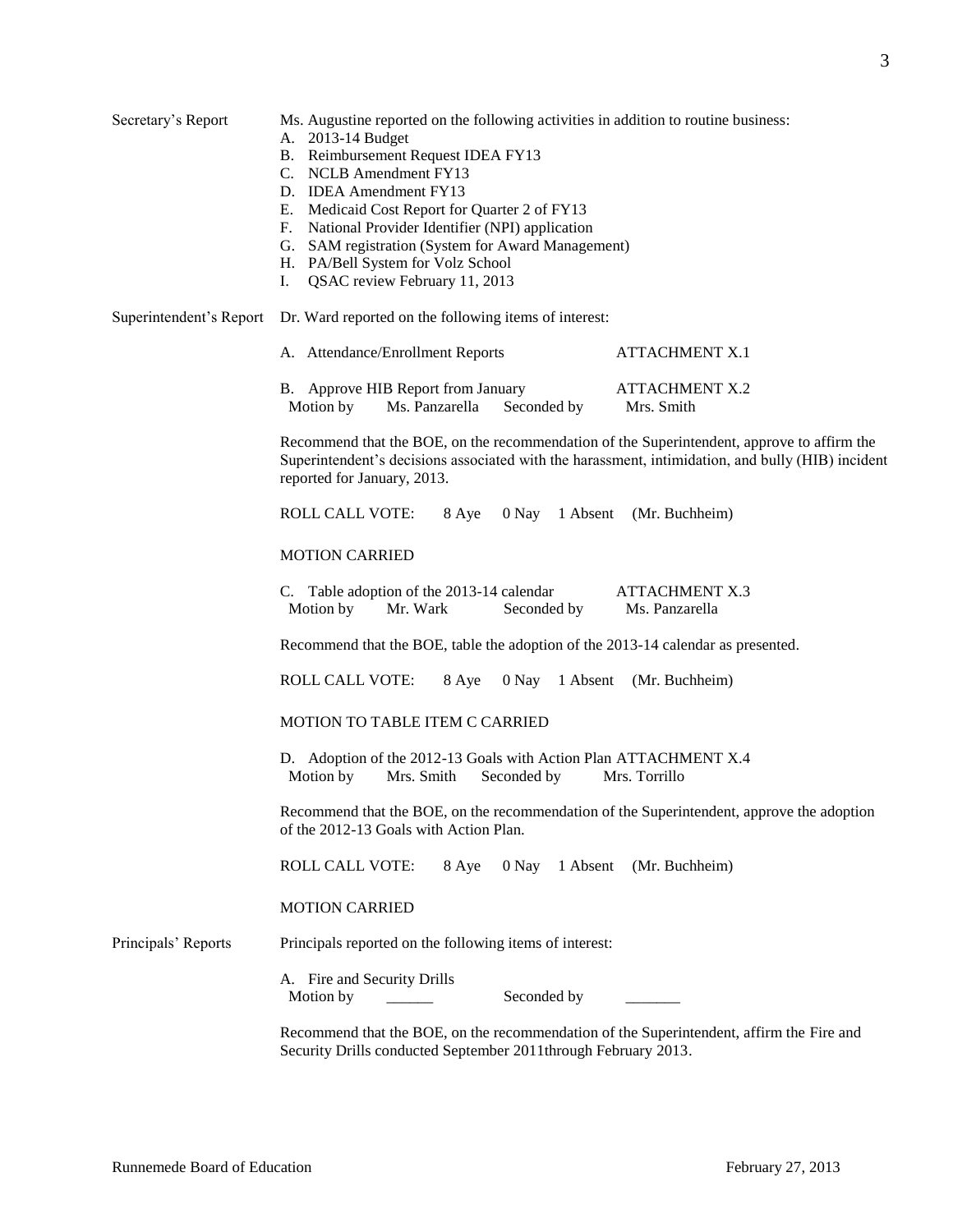| <b>SCHOOL</b>  | <b>TYPE OF DRILL</b> | <b>DATES</b>                          |
|----------------|----------------------|---------------------------------------|
| <b>BINGHAM</b> | <b>FIRE</b>          | 9/19, 10/19, 11/21, 12/3, 1/9, 2/22   |
|                | <b>EVACUATION</b>    | 9/26, 11/12                           |
|                | <b>LOCKDOWN</b>      | 12/10, 1/25                           |
|                | <b>BOMB THREAT</b>   | 10/22                                 |
| <b>DOWNING</b> | <b>FIRE</b>          | 9/20, 10/10, 11/21, 12/3, 1/10, 1/21  |
|                | <b>EVACUATION</b>    | 9/25, 11/12                           |
|                | <b>LOCKDOWN</b>      | 12/10, 1/29                           |
|                | <b>BOMB THREAT</b>   | 10/22                                 |
| VOLZ           | <b>FIRE</b>          | 9/14, 10/15, 11/12, 12/12, 1/30, 2/22 |
|                | <b>EVACUATION</b>    | 9/17, 11/16                           |
|                | <b>LOCKDOWN</b>      | 12/17, 1/28                           |
|                | <b>BOMB THREAT</b>   | 10/11                                 |

Fire and Security Drills to date were conducted as follows:

ROLL CALL VOTE: 8 Aye 0 Nay 1 Absent (Mr. Buchheim)

#### MOTION CARRIED

- B. Nurse's Report (on file)
- C. Buildings and Grounds Report (on file)
- D. Special Education Report (on file)

#### Other Reports A. PTA Report

Mrs. Wilson reported on the following items of interest:

- 214 attended the Mother/Daughter Dinner
- Father/Son Night is planned for 3/15/13. Home Depot donated Saturday kits.
- Basket auction will be 4/26/13. Big prize is \$1500 VISA gift card.
- B. Committee Reports
	- Camden County Education Services Commission none
	- NJSBA Report Mrs. Adair reported on the following items of interest: School Report Card makeover; Upcoming Events – 1. 3/2/13 Board and student achievement, 2. 3/4/13 Camden County  $8^{th}$  Grade Dialogue
	- Black Horse Pike Mrs. Spaulding reported on the successful play of the Boys Basketball team and Wrestling team.
	- Negotiations Mrs. Davidson commented that the negotiations committee met prior to the work session to review the contract and possible items for negotiations.

Old Business None

New Business

# PROPERTY &

TRANSPORTATION Motion by Mrs. Davidson seconded by Mrs. Smith that the Board approve items 1 through 3 on the recommendation of the Superintendent

1. Facility Use

| <b>Facility</b>   | User        | <b>Purpose</b>   | Date    | Time                                    |
|-------------------|-------------|------------------|---------|-----------------------------------------|
| Volz Soccer Field | <b>RYAA</b> | Soccer Games and | 3/4/13  | Monday - Friday:                        |
|                   |             | Practices        | through | $5:00 \text{ pm} - 9:00 \text{ pm}$ (or |
|                   |             |                  | 6/28/13 | dark)                                   |
|                   |             |                  |         | Saturday:                               |
|                   |             |                  |         | $9:00 \text{ am} - 3:00 \text{ pm}$     |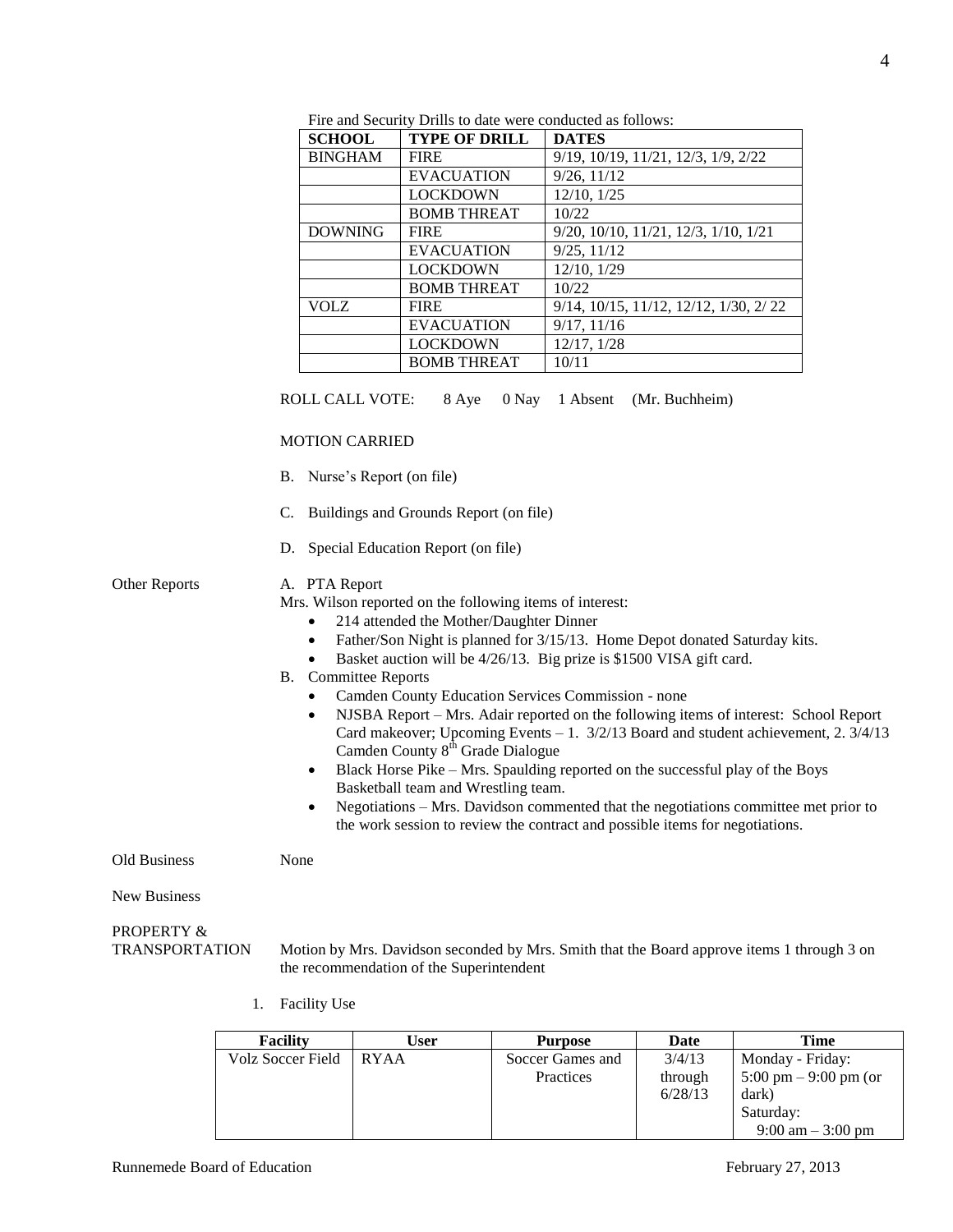| Volz All Purpose | Juliana Pray       | Bingo/Dance 4,5 gr.   | 3/1/13        | $2:15 \text{pm} - 3:30 \text{pm}$   |
|------------------|--------------------|-----------------------|---------------|-------------------------------------|
| Room             |                    | Dance 6, 7, $8th$ gr. | (rescheduled  | $(4^{th}\& 5^{th}$ gr.)             |
|                  |                    |                       | from $2/8/13$ | $6:30 \text{pm} - 8:30 \text{pm}$   |
|                  |                    |                       | due to        | $(6, 7, 8^{\text{th}} \text{ gr.})$ |
|                  |                    |                       | inclement     |                                     |
|                  |                    |                       | weather)      |                                     |
| Volz All Purpose | Runnemede          | Annual                | 3/25/13       | $4:00 \text{ pm} - 9:00 \text{ pm}$ |
| Room             | <b>Girl Scouts</b> | Dinner/Show           |               |                                     |

#### 2. Field Trips

| <b>Location</b>           | <b>Purpose</b>               | <b>Date</b> | <b>Students</b> | <b>Advisor</b>       |
|---------------------------|------------------------------|-------------|-----------------|----------------------|
| <b>Atlantic Coast</b>     | Gross motor and              | 3/22/13     | Preschool       | Rachel Gorman        |
| <b>Gymnastics</b>         | sensory play                 |             | (4 year olds)   |                      |
| Williamstown, NJ          |                              |             |                 |                      |
| <b>Atlantic Coast</b>     | Gross motor and              | 4/12/13     | Preschool       | Cathleen Summerfield |
| <b>Gymnastics</b>         | sensory play                 |             | (3 year olds)   |                      |
| Williamstown, NJ          |                              |             |                 |                      |
| Storybook Land            | View nursery rhyme           | 5/7/13      | Kindergarten    | Kathleen Marchiano   |
| Egg Harbor Twp., NJ       | characters that have         |             | (Bingham        | Kimberly Razavi      |
|                           | been studied                 |             | &Downing)       |                      |
| Cape May Zoo              | View many of the             | 5/30/13     | Grade 1         | Mary Helder          |
| Cape May Courthouse,      | animals that have            |             | (Bingham $\&$   | Kari Passarella      |
| NJ                        | been studied                 |             | Downing)        |                      |
| Liberty Science Center    | Enhance in-class             | 5/15/13     | $7th$ Grade     | Angela Torres        |
| <b>Liberty State Park</b> | learning. Aligned            |             |                 |                      |
| Jersey City, NJ           | directly with NJ $\&$        |             |                 |                      |
|                           | NY Core Curriculum           |             |                 |                      |
|                           | <b>Standards for Science</b> |             |                 |                      |
| Neptune High School,      | <b>Band and Chorus</b>       | 5/17/13     | Middle          | Melissa Maatje       |
| Neptune, NJ and Six       | Festival/Competition         |             | School Band     |                      |
| Flags Great Adventure,    |                              |             | and Chorus      |                      |
| Galloway, NJ              |                              |             |                 |                      |

3. The quoted transportation contract between Runnemede Public School District and First Student to provide transportation for a homeless student #2416501412 beginning February 6, 2013 and for the remainder of the 2012-13 school year at a cost of \$129.00 per diem for 85 days for a total cost of \$10,965.

| <b>Ouotes Received: First Student</b> |         | $$129.00$ per diem |
|---------------------------------------|---------|--------------------|
|                                       | McGough | $$147.00$ per diem |
|                                       | Holcomb | $$175.00$ per diem |

ROLL CALL VOTE: 8 Aye 0 Nay 1 Absent (Mr. Buchheim) Exception: Ms. Panzarella abstained on item #1.

#### MOTION CARRIED

PERSONNEL Motion by Mrs. Davidson seconded by Ms. Panzarella that the Board approve items 1 through 6 on the recommendation of the Superintendent.

- 1. Extended contractual leave for Kristen Mitchell for the 2013-14 school year pursuant to Article XVI, section E. of the REA collective bargaining agreement. Mrs. Mitchell has fulfilled the requirement specified in the REA agreement. She is scheduled to return to work in September of 2014-15 school year.
- 2. Kayleigh Root as a long term substitute for Employee #612 from March 18, 2013 until the end of the 2012-2013 school year.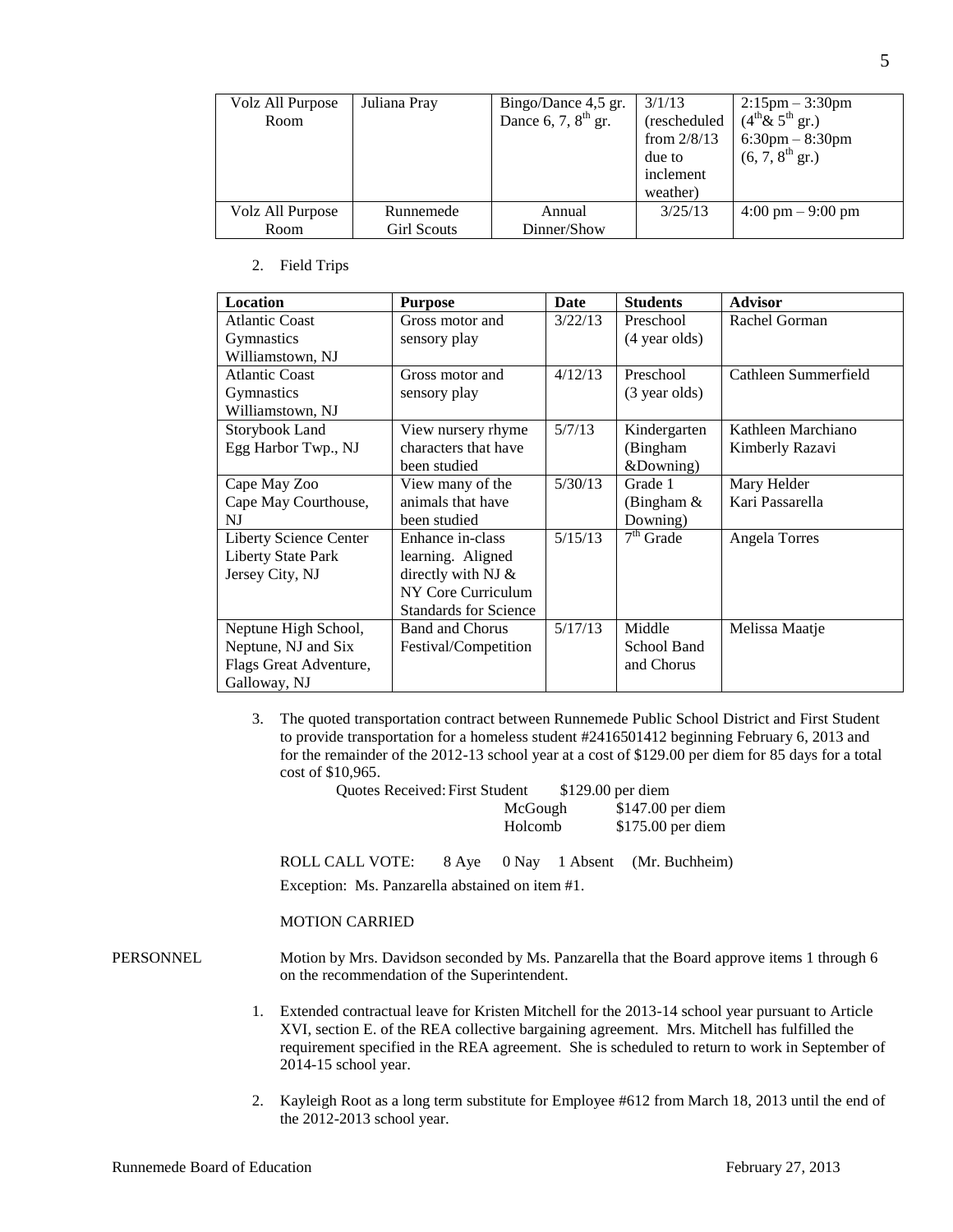- 3. Accept with regret the resignation with intent to retire of Janet Fiola as School Psychologist and CST Coordinator effective June 30, 2013.
- 4. Victoria Kelly as a substitute teacher for the 2012-2013 school year.
- 5. The change in classification of Susan Rost from per diem employee to continue as a full-time Substitute Secretary in the Central Office effective March 1, 2013 through June 30, 2013 at a pro-rated salary of \$23,584.
- 6. Approve Elaine Fresta as a substitute teacher for the 2012-2013 school year.

ROLL CALL VOTE: 8 Aye 0 Nay 1 Absent (Mr. Buchheim)

#### MOTION CARRIED

The Board of Education publicly thanked Mrs. Janet Fiola for her dedicated 32 years of service.

FINANCE Motion by Mrs. Davidson seconded by Mrs. Adair to approve items 1 through 6 on the recommendation of the Superintendent and School Business Administrator

1. Budget transfers and Cash Reports

Transfers and Appropriation/Revenue Adjustments – December 2012 Cash Report – December 2012

2. Professional Development Workshops

| <b>Name</b>        | <b>Workshop/Conference</b>                    | Date(s)/Time/Location               | Cost       |
|--------------------|-----------------------------------------------|-------------------------------------|------------|
| Joanne Augustine   | Understanding Your CAFR,                      | 4/23/13                             | replaces   |
|                    | Audit Review & How to Read the                | $9:00$ am $-12:00$ pm               | previously |
|                    | <b>Board Secretary Report</b>                 | Double Tree Hotel                   | cancelled  |
|                    | (3 CPE credits)                               | Mt. Laurel, NJ                      | W/S        |
|                    | Sponsor - NJASBO                              |                                     | Mileage    |
| Joanne Augustine   | $\overline{403(b)}$ Update & Getting the Most | 3/12/13                             | \$50       |
|                    | Value Out of Your Retirement                  | $9:00$ am $-12:00$ pm               | Mileage    |
|                    | Plan                                          | Double Tree Hotel                   |            |
|                    | 1 CPE; Sponsor - NJASBO                       | Mt. Laurel, NJ                      |            |
| Mark Iannucci      | Symposium - Teacher Evaluation:               | 4/19/13                             | \$135.00   |
|                    | Connecting Preparation & Practice             | $9:00 \text{ am} - 1:00 \text{ pm}$ | Mileage    |
|                    | to Performance                                | Courtyard Mariott                   |            |
|                    | Sponsor - NJASCD                              | Cranbury, NJ                        |            |
| Michelle DiMatties | 2013 SEMI Program                             | 3/15/13                             | Mileage    |
| Peggy DiMatessa    | <b>Regional Meeting</b>                       | $9:30$ am $-11:30$ am               |            |
| Joanne Augustine   | Sponsor - PCG                                 | BCSSSD, Westampton, NJ              |            |
| Marisa Burpulis    | <b>Wilson Reading Series</b>                  | 6/4/13                              | \$650.00   |
|                    | Intro/Applied Methods                         | 6/5/13                              | Mileage    |
|                    | Sponsor - Newgrange                           | 6/6/13                              |            |
|                    |                                               | $8:00am - 3:00pm$                   |            |
|                    |                                               | Newgrange Education Center          |            |
|                    |                                               | Princeton, NJ                       |            |
| Nancy Ward         | <b>School Security Conference</b>             | 3/13/13                             | \$100.00   |
|                    | Sponsor - NJASA                               | $9:00 \text{ am} - 3:30 \text{ pm}$ | Mileage    |
|                    |                                               | Pines Manor                         |            |
|                    |                                               | Edison, NJ                          |            |
| Mark Iannucci      | School Security Conference                    | 3/13/13                             | \$100.00   |
|                    | Sponsor - NJASA                               | $9:00$ am $-3:30$ pm                | Mileage    |
|                    |                                               | <b>Pines Manor</b>                  |            |
|                    |                                               | Edison, NJ                          |            |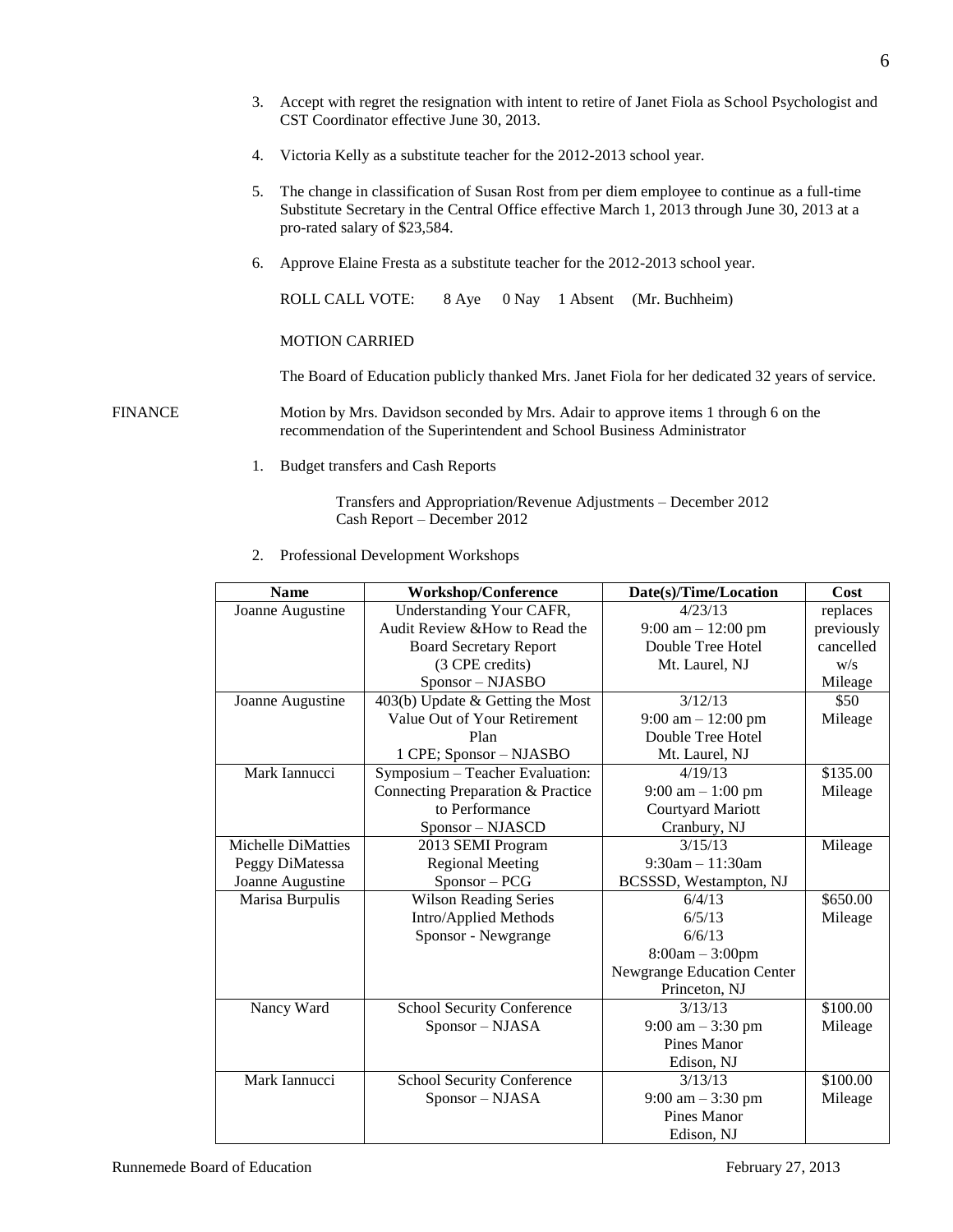| Marie Gallagher     | NJASK DTC Training -            | 3/21/13                              | Mileage  |
|---------------------|---------------------------------|--------------------------------------|----------|
| Pat Connelly        | <b>NJDOE</b>                    | $12:30 \text{ pm} - 3:00 \text{ pm}$ |          |
| Nancy Bada          |                                 | Hotel ML                             |          |
| Kristin Callahan    |                                 | Mt. Laurel, NJ                       |          |
| Michelle Di Matties | NJ Association of School Social | 4/22/13                              | \$130.00 |
|                     | Workers Spring Institute $-$    | $8:00 \text{ am} - 3:15 \text{ pm}$  | Mileage  |
|                     | <b>NJASSW</b>                   | Crowne Plaza Hotel                   |          |
|                     |                                 | Monroe Twp., NJ                      |          |

- 3. 2012-13 tuition contract with Edgewater Park Township Board of Education for Student #8790099735placed by Division of Children and Families in a resource home in Edgewater Park, NJ. Tuition for the 2012-13 school year is \$11,415.
- 4. Proposal from SJTP to install a new Paging/Bell System at Mary Volz School. The proposal includes providing and installing the necessary equipment and cabling to support a new Intercom and Bell System. The total cost of the proposal is \$56,097. If approved, the installation can be scheduled for Spring recess.
- 5. The following transfer request:

Approve transfer request of \$56,097 from Capital Outlay – Construction Services account #12- 000-400-450-AD to Capital Outlay – Required Maintenance School Facilities – Equipment account #12-000-261-730 in order to purchase and install a new Paging/Bell System at Mary Volz School. The original budget contained funding for installing wireless in the three buildings which will now be done by staff.

6.. Payment of bills (Bill Lists attached):

| <b>ACCOUNT PERIOD/BATCH #</b>        | <b>TOTAL AMOUNT</b>      |
|--------------------------------------|--------------------------|
| Payroll January 15-Bills List #1/#51 | \$361,768.51             |
| Payroll January 30-Bills List #2/#52 | \$347, 747.35            |
| February 2013-Bills List #3/#60      | \$178,485.00             |
| February 2013-Bills List #4/#61      | $$155,926.\overline{54}$ |
| Cafeteria                            | \$23,476.10              |
| Total                                | \$1,067,403.50           |

ROLL CALL VOTE: 8 Aye 0 Nay 1 Absent (Mr. Buchheim)

#### MOTION CARRIED

Details of items 1 and 6 were presented to the Board and are attached to the minutes.

- CURRICULUM Motion by Mrs. Torrillo seconded by Mrs. Davidson to approve item 1 on the recommendation of the Superintendent:
	- 1. Homebound instruction for Student #4882 for duration of suspension. Probable duration is one week. Homebound instructors are Lorraine Sirolli and Cindy King.

ROLL CALL VOTE: 8 Aye 0 Nay 1 Absent (Mr. Buchheim)

#### MOTION CARRIED

POLICIES/ PUBLIC RELATIONS None

Recognition of Citizens and Staff

– non-agenda items The Public is reminded that they should attempt to resolve problems and/or complaints through initial contact with the staff member or members involved therein and the Chief School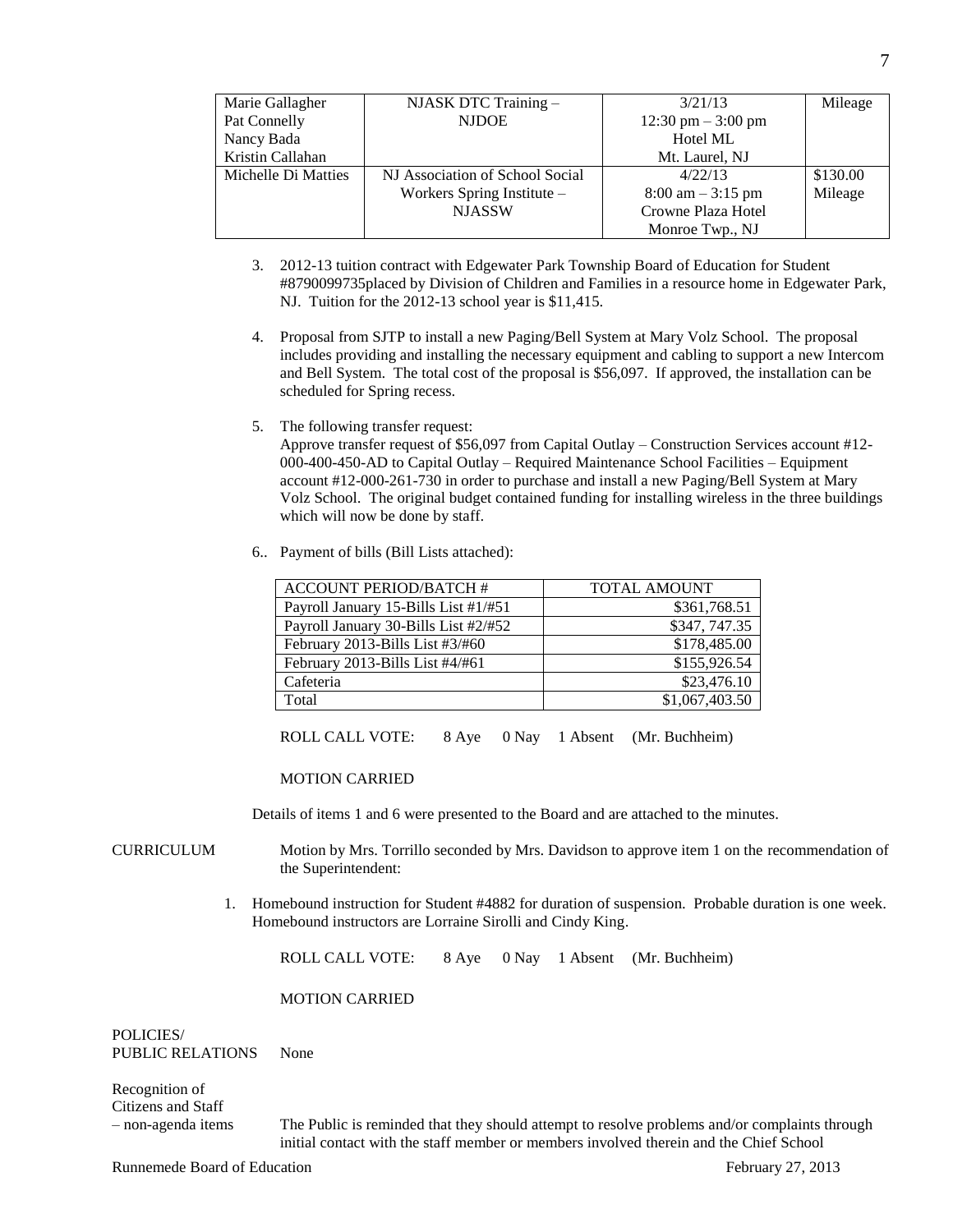The public is reminded that all public complaints against a district employee must be made through a specific grievance process.

A description of this process may be found in BOE policy (File Code 0167). This policy is available upon request in the office of the Board Secretary.

Any individual naming an employee in a complaint before the Board of Education, without the employee's permission, could be cited for violating that employee's civil and contractual rights.

Mrs. Pat Wilson, 201 Schubert Avenue, commented as follows:

- When will the Board approve the budget? Ms. Augustine replied March 6.
- The RTI presentation was great.
- Inquired whether additional staff was needed for RTI work. Dr. Ward discussed staffing assignments.
- Inquired about implementation of the Daily 5 program. Dr. Ward and Ms. Gallagher explained the process.

Mrs. Tara Root, 36 N. Rowand, commented as follows:

- Are any other schools doing what we are doing? Mrs. Gallagher did not have information on what other schools are doing but did comment that the former reading recovery program was not cost effective.
- Inquired what the specifications of the Paging System are. Ms. Augustine replied that the system will be integrated with the bells. It is necessary for the security of the school to replace the current systems at Volz School.

Hearing no further comment, President Spaulding closed the public comment section of the meeting.

Executive Session Matters to be discussed under Section 8, Open Public Meetings Act.

Motion by Mrs. Adair seconded by Mrs. Davidson to adopt following resolution to recess to Executive Session

#### **RESOLUTION FOR EXECUTIVE SESSION**

**WHEREAS,** while the Sen. Byron M. Baer Open Public Meetings Act (N.J.S.A. 10:4-12 et seq.) requires all meetings of the Runnemede School District, Board of Education to be held in public, N.J.S.A. 10:4-12(b) sets forth nine types of matters that may lawfully be discussed in Executive Session," i.e. without the public being permitted to attend; and

WHEREAS, the Runnemede Public School District, Board of Education has deemed it necessary to go into closed session to discuss certain matters which are exempted from the Public; and

**WHEREAS,** the nine exceptions to public meetings set forth in N.J.S.A. 10:4-12(b) are listed below, and next to each exception is a box within which the number of issues to be privately discussed that fall within that exception shall be written, and after each exception is a space where additional information that will disclose as much information about the decision as possible without undermining the purpose of the exception shall be written.

**NOW, THEREFORE, BE IT RESOLVED** that the Runnemede Public School District, Board of Education will go into closed session for the following reason(s) as outlined in N.J.S.A. 10:4-12(b):

Any matter which, by express provision of Federal Law, State Statute or Rule of Court shall be rendered confidential or excluded from discussion in public

Any matter in which the release of information would impair a right to receive funds from the federal government;

\_\_\_\_\_Any matter the disclosure of which constitutes an unwarranted invasion of individual privacy such as any records, data, reports, recommendations, or other personal material of any educational, training, social service, medical, health, custodial, child protection, rehabilitation, legal defense, welfare, housing, relocation, insurance and similar program or institution operated by a public body pertaining to any specific individual admitted to or served by such institution or program, including but not limited to information relative to the individual's personal and family circumstances, and any material pertaining to admission, discharge, treatment, progress or condition of any individual, unless the individual concerned (or, in the case of a minor or incompetent, his guardian) shall request in writing that the same be disclosed publically;

Any collective bargaining agreement, or the terms and conditions of which are proposed for inclusion in any collective bargaining agreement, including the negotiation of terms and conditions with employees or representatives of employees of the public body

Any matter involving the purpose, lease or acquisition of real property with public funds, the setting of bank rates or investment of public funds where it could adversely affect the public interest if discussion of such matters were disclosed;

Any tactics and techniques utilized in protecting the safety and property of the public provided that their disclosure could impair such protection;

Any investigations of violations or possible violations of the law;